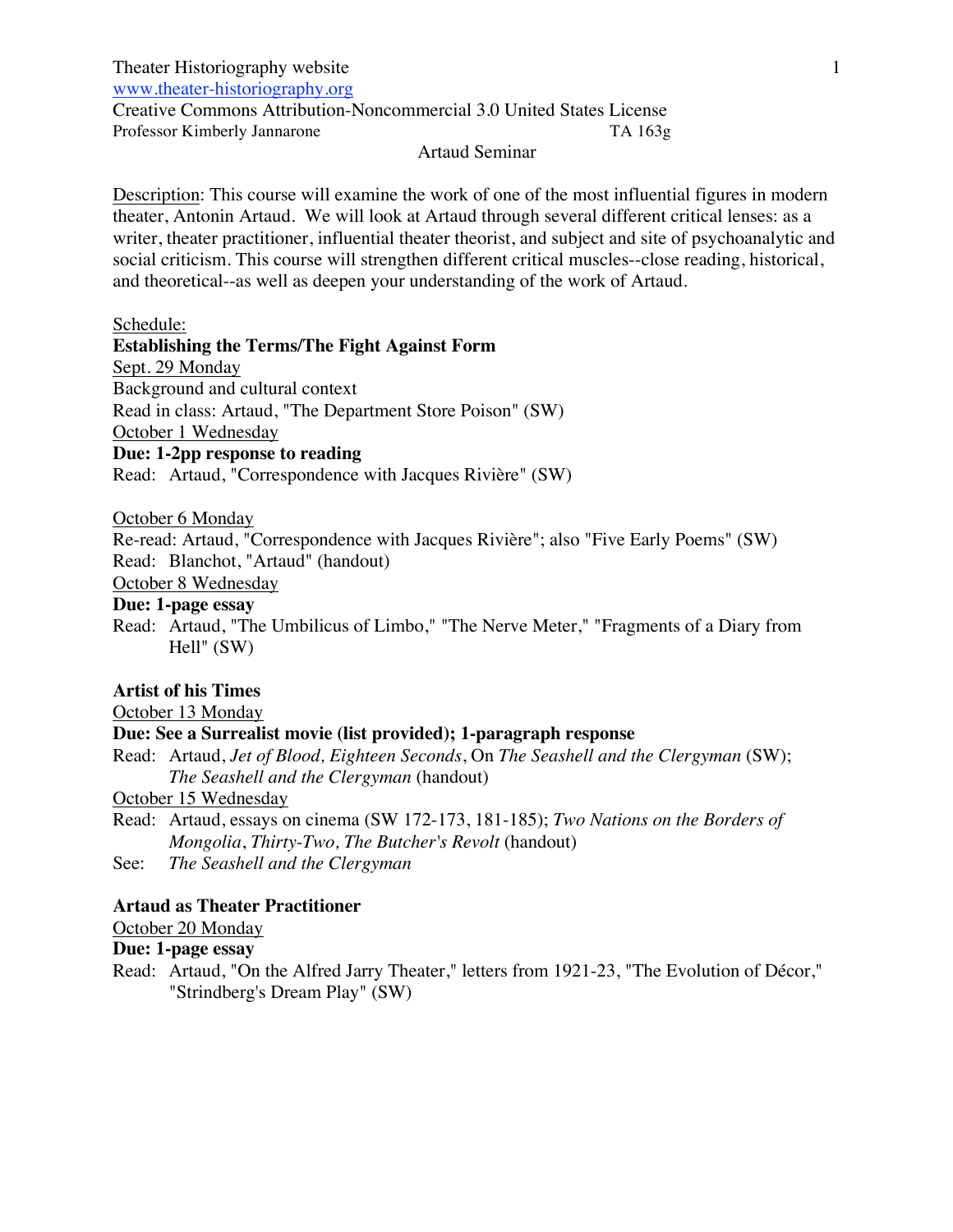October 22 Wednesday

Read: Artaud, "Production Plan for Strindberg's Ghost Sonata," "The Philosopher's Stone," "There is No More Firmament," "Suggested Act in Street" (handout)

October 27 Monday

## **Due: project proposal**

Read: Jannarone, "Artaud Directs" (handout) October 29 Wednesday Performance Projects/Production Plans

### **Artaud as Theorist**

November 3 Monday

**Due: 1-page essay**

Read: from *The Theater and Its Double*: preface, I, VI, VII, VIII, IX, X (third letter only), XI November 5 Wednesday

Read: from *The Theater and Its Double*: II, III, IV, V, X (first, second, and fourth letters), XII See: Balinese theater video

### **Artaud and His Influence**

November 10 Monday

# **Due: 1-page essay**

Read: Peter Brook, from *The Empty Space* (handout) Grotowski, from *Towards a Poor Theater* (handout)

See: *Akropolis*, Grotowksi exercises

November 12 Wednesday

- Read: Julian Beck and Judith Malina, notes toward *Paradise Now!* (handout); Richard Schechner on ritual (handout)
- See: *Paradise Now!*

November 17 Monday

Read: Happenings and Fluxxus (handouts and online)

Do: neo-avant-garde exercises

November 19 Wednesday

Read: from Performance Art (handout)

See: Diamanda Galas, Laurie Anderson

November 24 Monday

**Due: annotated bibliography** Read: "The Trip to Mexico," *Voyage to the Land of the Tarahumaras* (SW) November 26 Wednesday Read: Jannarone, "Invocation of the Plague" (handout) or TBA

**Artaud as Case Study** December 1 Monday **Due: 1-page essay** Read: Artaud, *Van Gogh, the Man Suicided by Society* (SW)